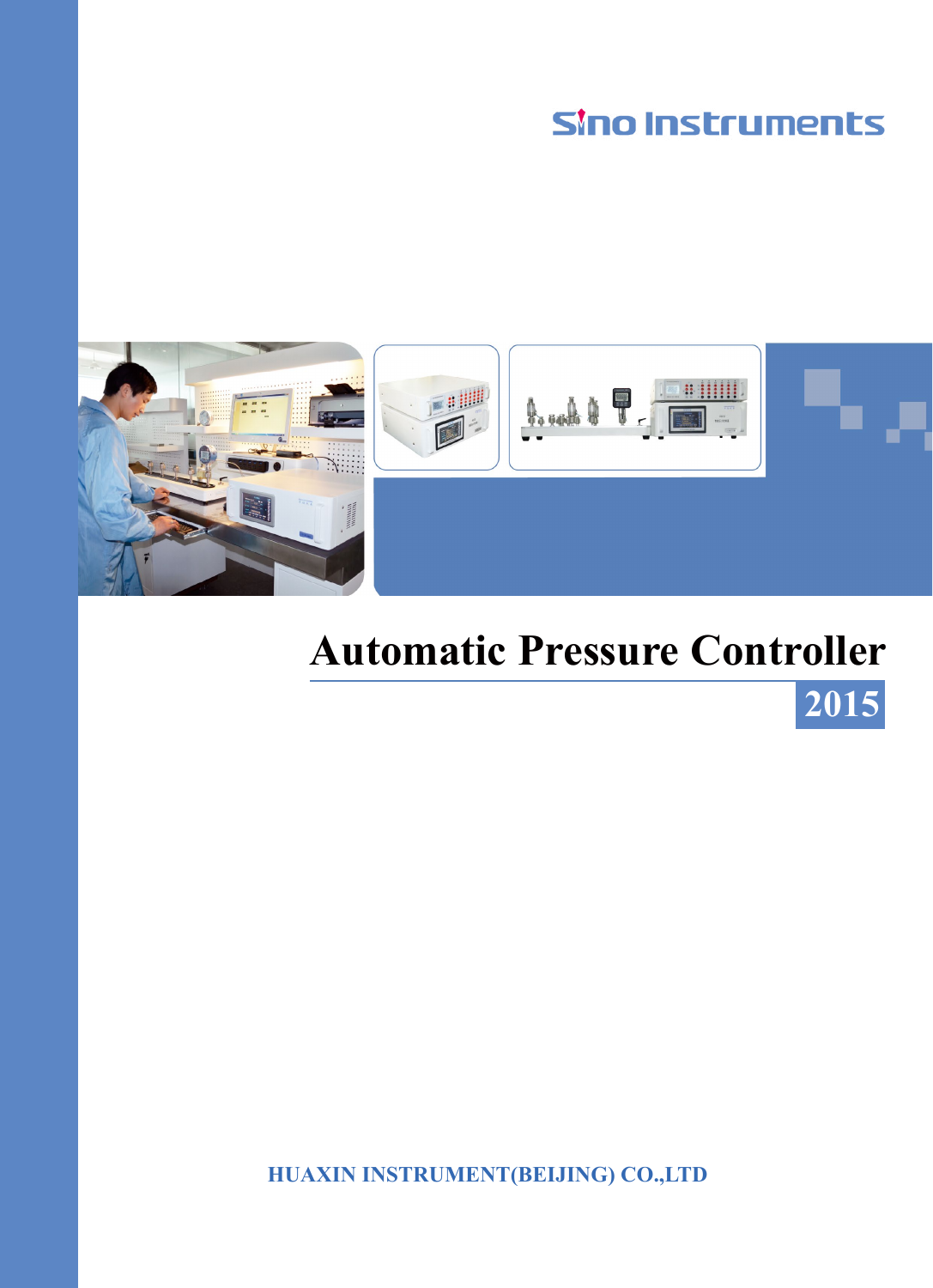## **HS630 Pressure Controller**



 $\overline{\sqrt{}}$ 

√

 $\overrightarrow{\mathsf{V}}$ 

 $\overrightarrow{\Delta}$ 

- **A variety of pressure ranges Increasing pressure quickly Software operation Complete equipments**
- **Six channels intelligent scanner Twelve channels connecting testbed High accuracy** √  $\overrightarrow{\mathsf{V}}$ √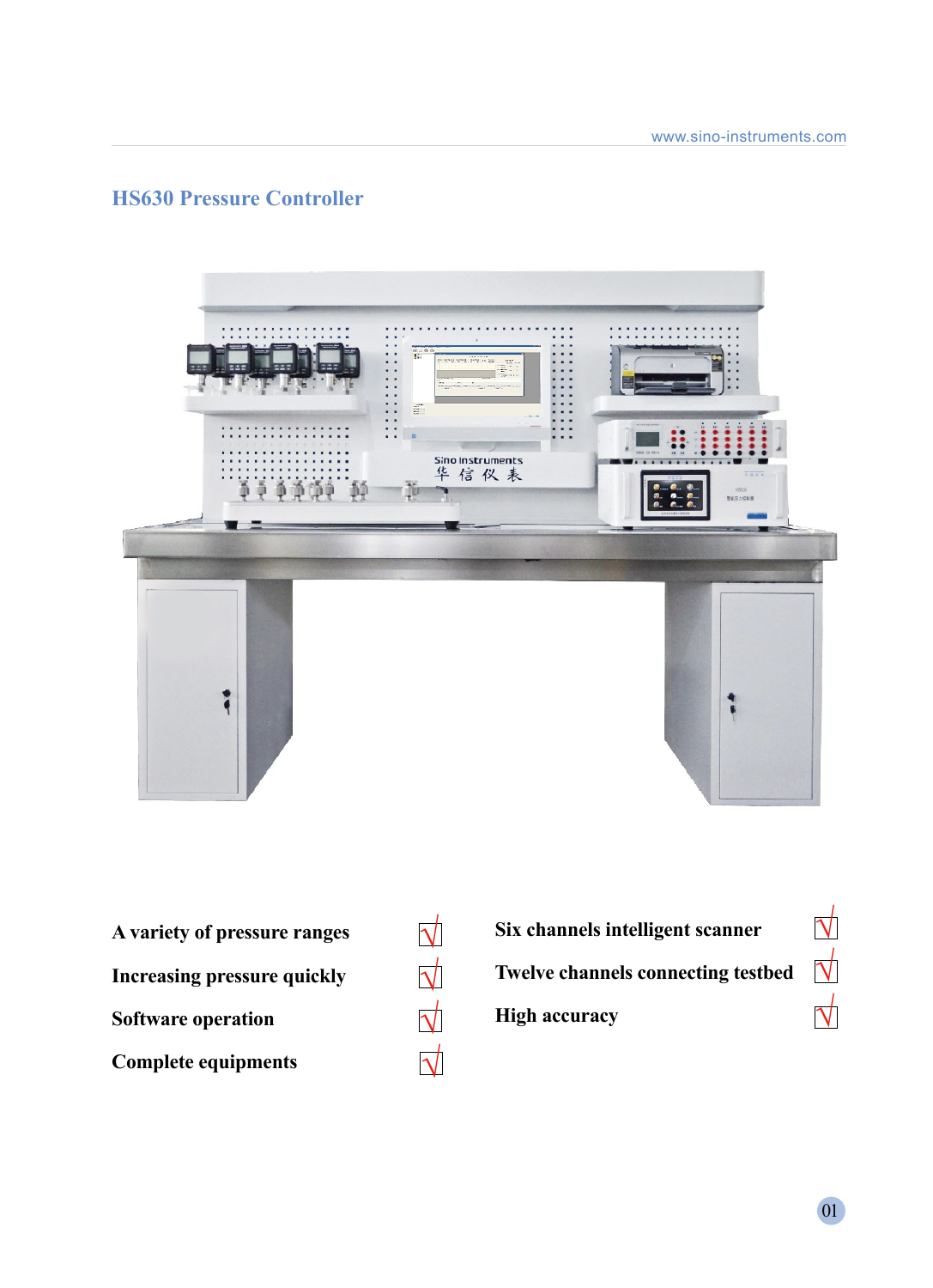#### Sino Instruments

#### **Six channels intelligent scanner**

One standard channel and six channels under test,that can calibrate more devices under test at the same time

- Display: Pressure 5-bit Current/Voltage 6-bit
- $\bullet$  High accuracy current/voltage measurement: $\pm$  (0.01%RD+0.0025%F.S)
- $\bullet$  DC24V output accuracy: $\pm 0.1\%$  Load capability  $> 180$ mA





#### **HS630 Pressure Controller main part**

- Pressure range:-0.095-0.35/1.6/2.5/7/14/21MPa
- Accuracy:0.002%F.S.
- $\bullet$  The time attached to setting point:  $\leq 10$ S.
- 7 inches touch screen and navigation menu with icon simulating image.

#### **Four channels output testbed**

- Adapting alloy aluminum and hard anodizing method to prevent corrosion and scratches.
- Quick adaptor, install devices without tool,there is no leakage.
- Dual-row 4 channels quick connector.

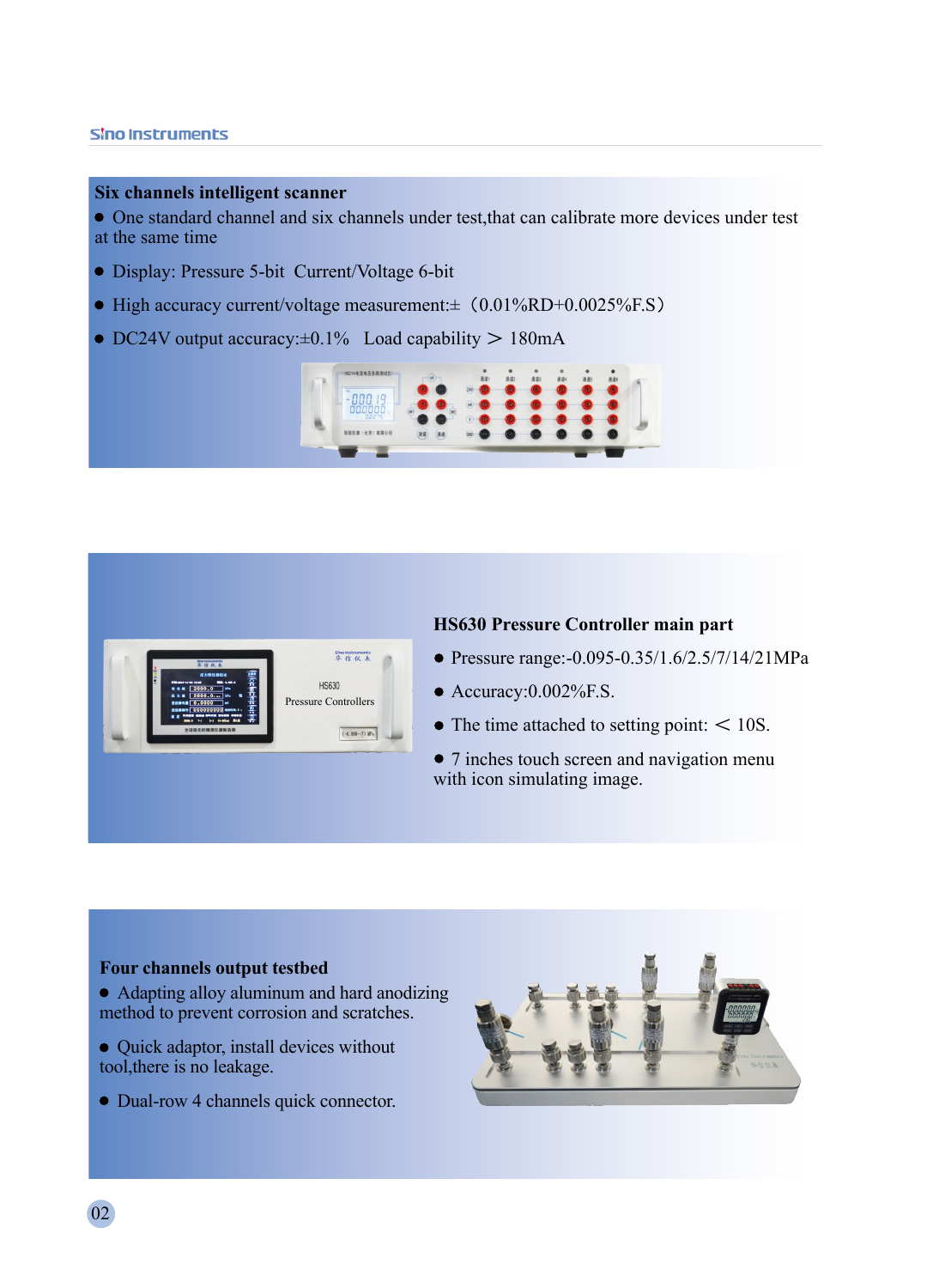## **Descrition:**

HS630 Pressure Controller is one of the most efficient intelligent pressure controller in CHINA.It is the remarkable progress that HUAXIN INSTRUMENTS taken by continuous grope and reform in pressure calibration area for 12years.It extends the servo control of automated pressure generator series,can stabilize on the setting point in 10s without overshoot.There are more advantages for calibrating high accuracy pressure device.The operation interface adopts 7 inches touch screen and navigation menu with icon simulating image to make it easy and intuitive.

HS630 Pressure Controller covers the range of -95kPa-21MPa,The pressure control stability is 0.002%F.S. The Intelligent pressure calibrator measurement accuracy can be choosed between 0.05%F.S and 0.02%F.S.That can realize batch-calibration of transmitter,pressure swith and PROFIBUS FF instruments by combining with six channels intelligent scanner and PROFIBUS FF decoding device.

| HS633                                                                                                     | HS631                         | HS632                             |
|-----------------------------------------------------------------------------------------------------------|-------------------------------|-----------------------------------|
| Automated pressure controller                                                                             | Automated pressure controller | Automated pressure controller     |
| $-10-10kPa$                                                                                               | $-0.095 - 2.5 MPa$            | $0-60MPa$                         |
| $\pm 2.5$ kPa                                                                                             | $\pm 2.5$ kPa, $\pm 100$ kPa  | $0-1MPa, 0-7MPa$                  |
| $\pm 10kPa$                                                                                               | $-0.095kPa - 2.5MPa$          | 0-25MPa,0-60MPa                   |
| 0.002%                                                                                                    | 0.002%                        | 0.002%                            |
| HS602 Intelligent Pressure calibrator                                                                     |                               |                                   |
| Air                                                                                                       | Air                           | $25$ <sup>*</sup> transformer oil |
| kPa,bar,psi,Kgf/cm2,mmHg°C,Pa,MPa,mmH20°C                                                                 |                               |                                   |
| 7 inches, TFT, VGA, Active Matrix, Resolution: 800x480 pixels, 65536 color                                |                               |                                   |
| Working temperature: $0^{\circ}$ C -40 $^{\circ}$ C ; Storage tempature:- $20^{\circ}$ C -70 $^{\circ}$ C |                               |                                   |
| 5%-95%RH                                                                                                  |                               |                                   |
| $500$ mmx $450$ mmx $180$ mm $(LxWxH)$                                                                    |                               |                                   |
| 26.5kg                                                                                                    |                               |                                   |
|                                                                                                           |                               |                                   |

## **Specification:**

### Main part

#### Four Channels output testbed

| Model                           | <b>HS630</b>                                                         |  |
|---------------------------------|----------------------------------------------------------------------|--|
| Name                            | Four Channels output testbed                                         |  |
| Connecting way                  | $M20x1.5$ Female                                                     |  |
| Connecting quantity             | Four Channels quick adapter                                          |  |
| Connecting device under<br>test | pressure gauge 3pcs, pressure transmitter 3pcs, pressure switch 3pcs |  |
| <b>Size</b>                     | $350$ mmx $310$ mmx $180$ mm $(LxWxH)$                               |  |
| Weight                          | 7.3kg                                                                |  |

03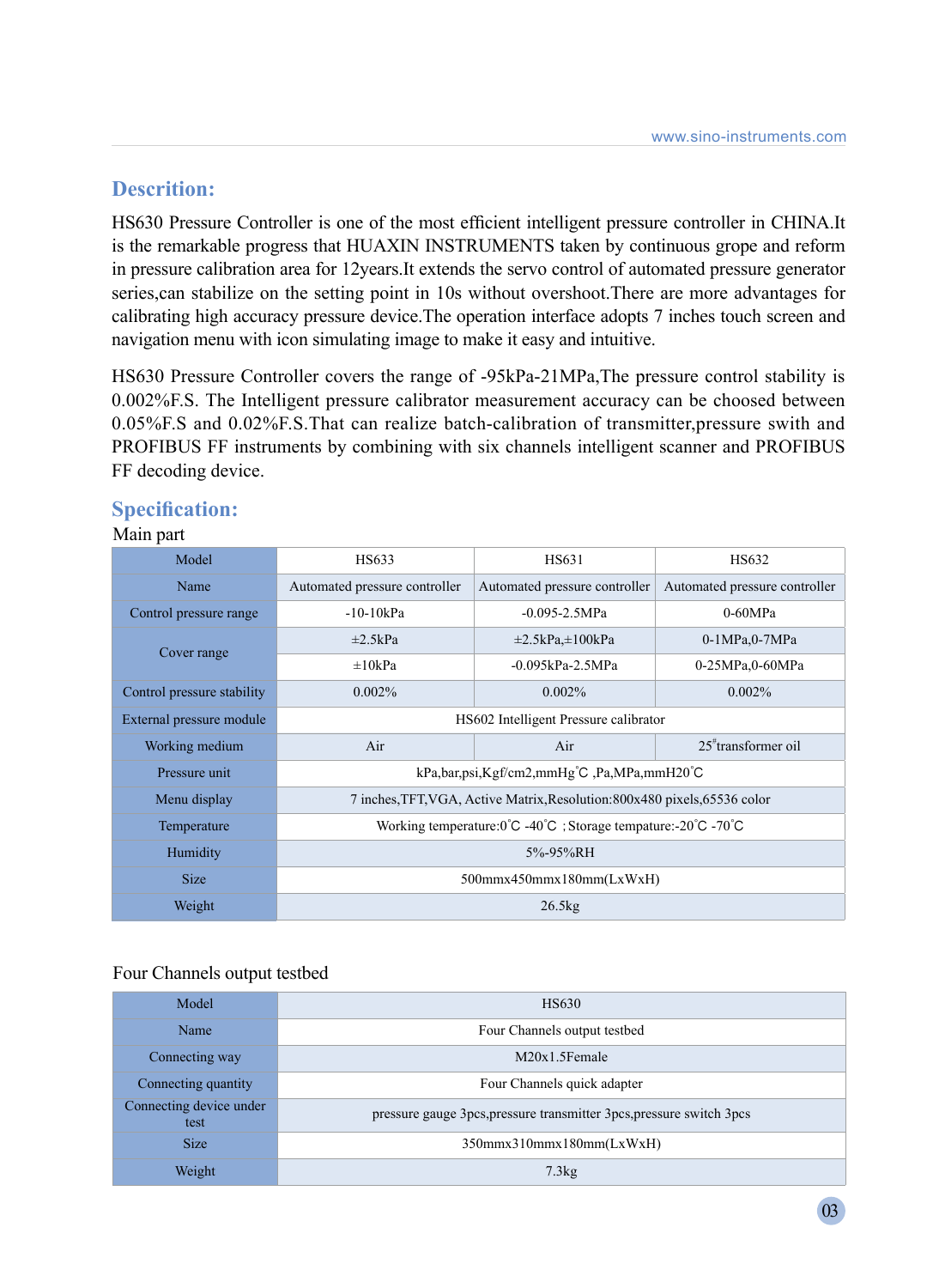| Model                    | HS630                                                                                                    |                                                 |
|--------------------------|----------------------------------------------------------------------------------------------------------|-------------------------------------------------|
| Name                     | Six Channels intelligent scanner switch                                                                  |                                                 |
| Current measurement      | Range: $(-30-30)mA$                                                                                      | Accuracy: $\pm (0.01\%RD + 0.0025\%F.S)$        |
| Voltage measurement      | Range: $(-300-300)$ mA, $(-30-30)$ V                                                                     | Accuracy: $\pm (0.01\%RD + 0.0025\%F.S)$        |
| DC output                | $DC24V(\leq 30mA)$                                                                                       | Accuracy: $\pm 0.01\%$ Load capacity $> 180$ mA |
| Switch value measurement | Measure on/off state, automatically lock action value                                                    |                                                 |
| Pressure units           | $kPa, bar, psi, Kgf/cm2, mmHg^{\circ}C, mbar, Pa, MPa, mmH20^{\circ}C$                                   |                                                 |
| Menu display             | LCD with backlit, current/voltage 6-bit display                                                          |                                                 |
| Temperature              | Working temperature: $0^{\circ}$ C -40 $^{\circ}$ C; Storage tempature:- $20^{\circ}$ C -70 $^{\circ}$ C |                                                 |
| Humidity                 | 5%-95%RH.                                                                                                |                                                 |
| <b>Size</b>              | $500$ mmx $450$ mmx $110$ mm $(LxWxH)$                                                                   |                                                 |
| Weight                   | 9.8kg                                                                                                    |                                                 |
| Channel quantity         | One standard channel, six channels under test, support electrify module switching                        |                                                 |
| Power voltage            | $(100-250)V50/60Hz$                                                                                      |                                                 |

# Six Channels intelligent scanner switch:

# HS602 Intelligent pressure calibrator:

| Model                    | <b>HS602</b>                                                                                              |                                                    |
|--------------------------|-----------------------------------------------------------------------------------------------------------|----------------------------------------------------|
| Name                     | Six Channels intelligent scanner switch                                                                   |                                                    |
| Pressure meassurement    | Range: $-0.1 - 60MPa$                                                                                     |                                                    |
|                          | Accuracy:0.1%F.S 0.05%F.S 0.02%F.S                                                                        |                                                    |
| Current measurement      | Range: $(0-25)$ mA                                                                                        | Accuracy: $\pm (0.01\%RD + 0.005\%F.S)$            |
| Voltage measurement      | Range: $(0-25)$ mV                                                                                        | Accuracy:±(0.01%RD+0.005%F.S)                      |
| DC output                | $DC24V(\leq)30Ma)$                                                                                        | Accuracy: $\pm 0.01\%$ The max load capacity 100mA |
| Switch valve measurement | Measure on/off state, automatically lock action value                                                     |                                                    |
| Pressure units           | kPa,bar,psi,Kgf/cm2,mmHg°C ,mbar,Pa,MPa,mmH20°C                                                           |                                                    |
| Menu display             | LCD with backlit, Pressure 5-bit display Current/voltage 6-bit display                                    |                                                    |
| Temperature              | Working temperature: $0^{\circ}$ C -40 $^{\circ}$ C ; Storage tempature:- $20^{\circ}$ C -70 $^{\circ}$ C |                                                    |
| Humidity                 | 5%-95%RH                                                                                                  |                                                    |
| <b>Size</b>              | 96mmx170mmx50mm(LxWxH)                                                                                    |                                                    |
| Weight                   | 0.6kg                                                                                                     |                                                    |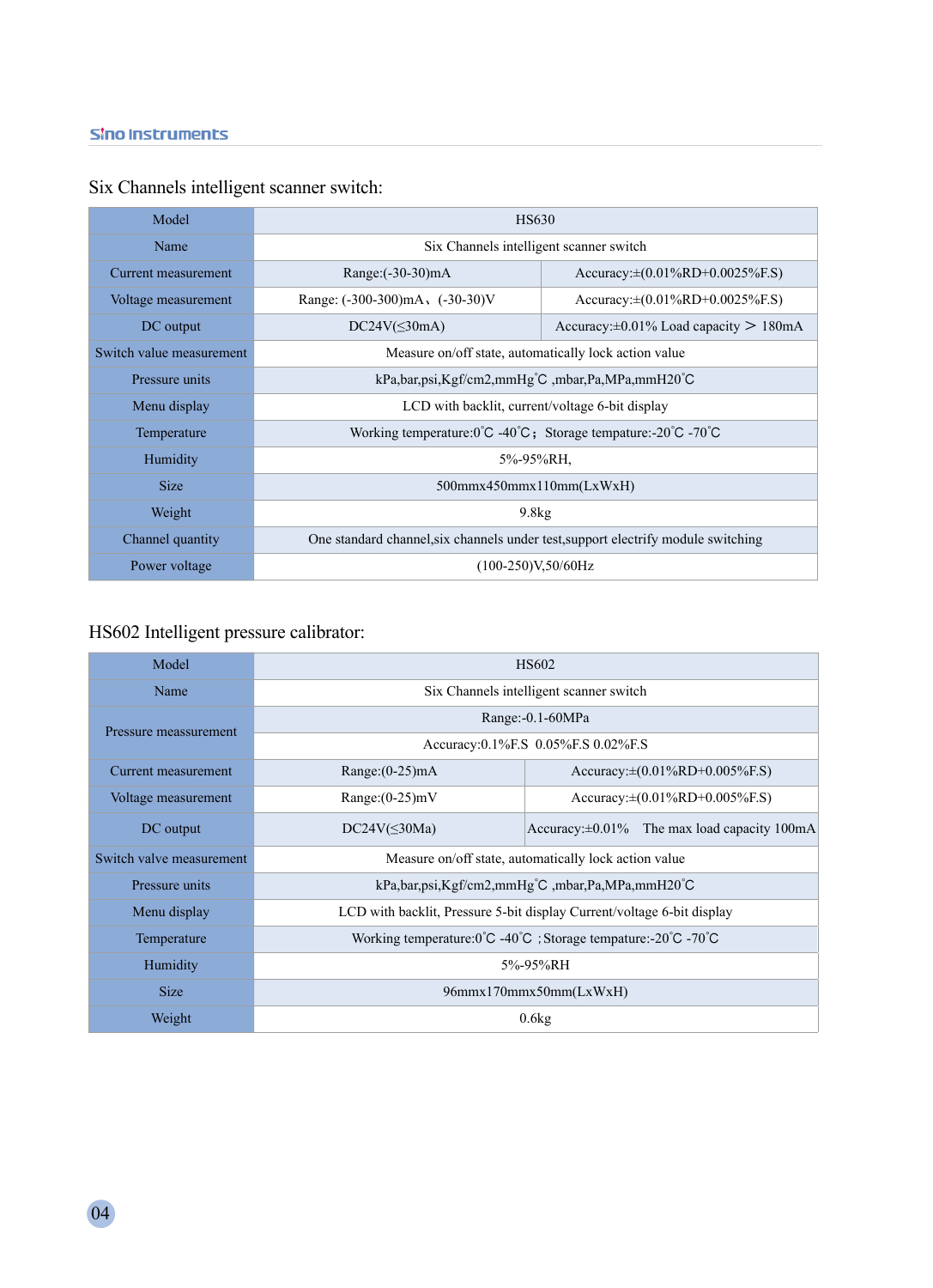## **Software function:**

- Collection function:Automating pressure control,data collection,calculation,saving,and generating the result
- Printing function:Print calibration results and data logging
- Management function:Bult the information files of standard device and ones under test
- Statistics function: Base on the data in database,statistical analysis by manufacturer and insturments NO.
- Query function:Query historical data by instrument type,NO.,Units,calibration date

### Accessories:

| Name           | Specification                                                   | <b>OTY</b>         |
|----------------|-----------------------------------------------------------------|--------------------|
| Certificate    | Test report/certificate of quality/warranty card/user<br>manual | 1set               |
| Sealing        | Output sealing                                                  | 100 <sub>DCS</sub> |
| Insurance tube | $10A$ 5x20mm                                                    | 3 <sub>pcs</sub>   |